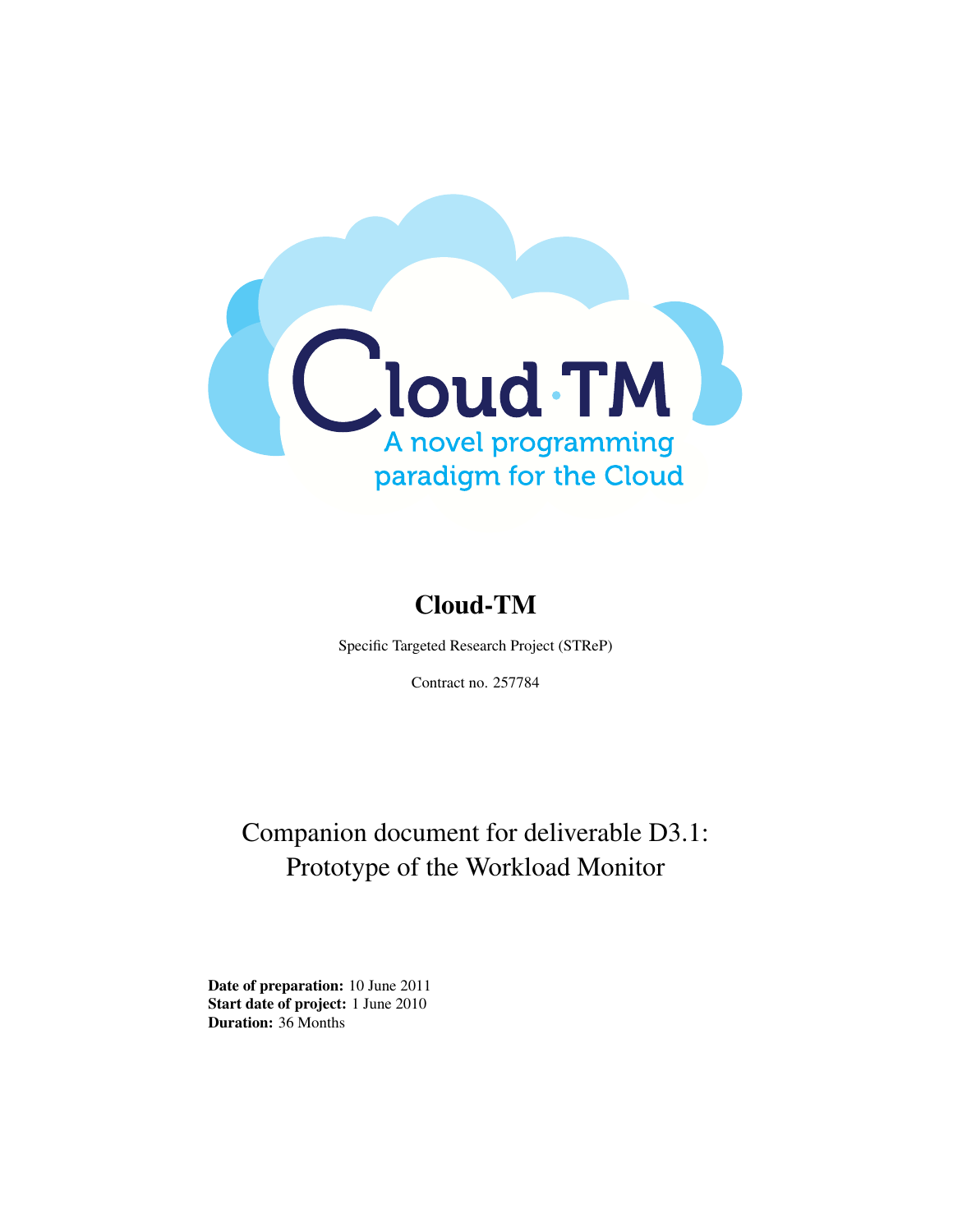### **Contributors**

Francesco Quaglia, CINI Roberto Palmieri, CINI Pierangelo Di Sanzo, CINI Bruno Ciciani, CINI Paolo Romano, INESC-ID



(C) 2010 Cloud-TM Consortium. Some rights reserved. This work is licensed under the Attribution-NonCommercial-NoDerivs 3.0 Creative Commons License. See http://creativecommons.org/licenses/by-nc-nd/3.0/legalcode for details.

——————————————————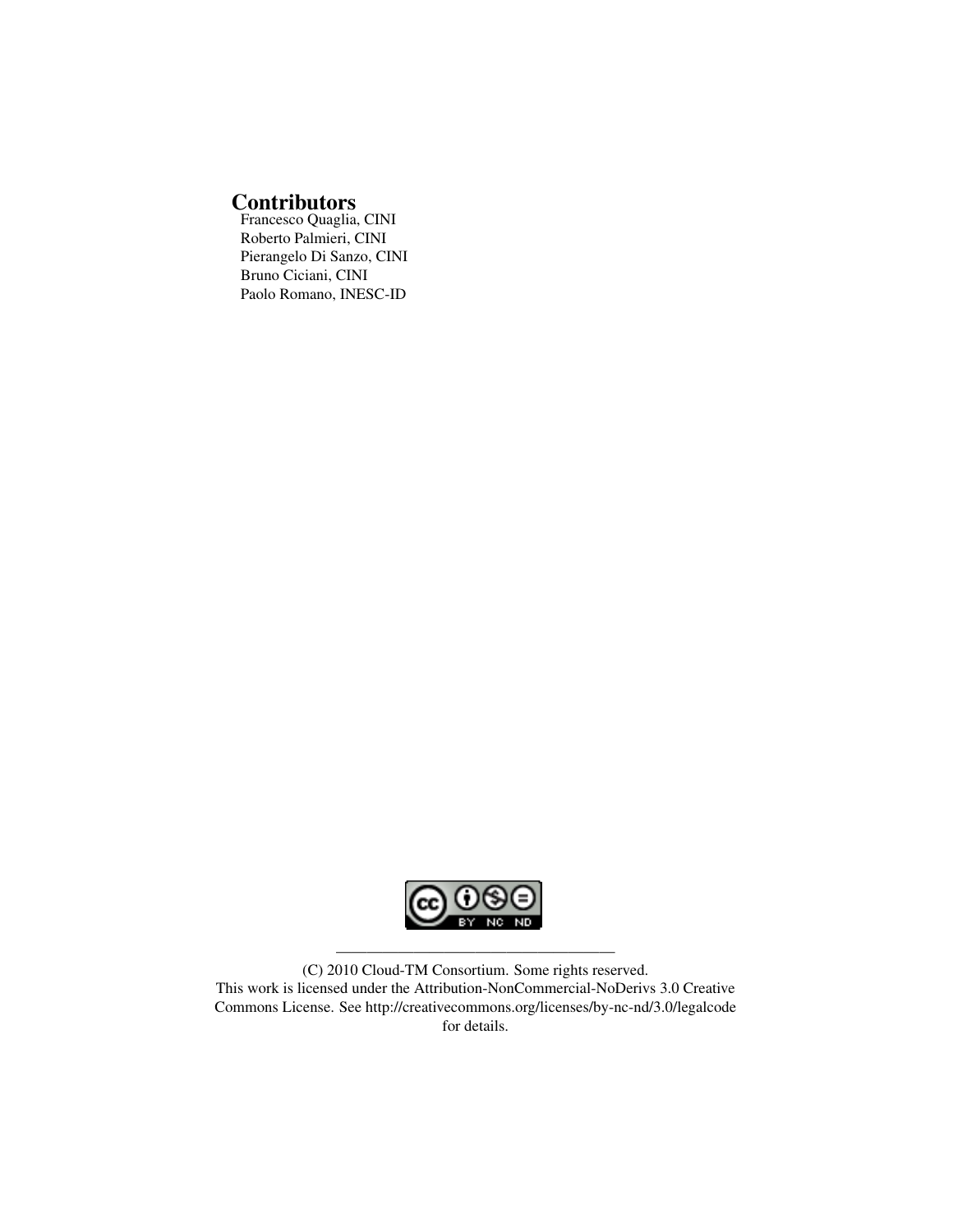# **Contents**

| $\mathbf{1}$ | <b>Introduction</b>                   |                                                      |    |  |
|--------------|---------------------------------------|------------------------------------------------------|----|--|
|              | 1.1                                   |                                                      | 4  |  |
| $\mathbf{2}$ | <b>WPM Technology</b>                 |                                                      | 5  |  |
|              | 2.1                                   |                                                      | 5  |  |
|              | 2.2                                   |                                                      | 6  |  |
| 3            | <b>WPM Architectural Organization</b> |                                                      | 7  |  |
|              | 3.1                                   | Implementation of infrastructure oriented probes     | 8  |  |
|              | 3.2                                   | Implementation of data platform oriented probes      | 9  |  |
|              | 3.3                                   | Startup and base message tagging rules               | 11 |  |
|              | 3.4                                   | Implementation of the Optimized-transmission Service | 11 |  |
|              | 3.5                                   |                                                      | 13 |  |
| 4            | Setting up the WPM prototype          |                                                      | 14 |  |
|              | 4.1                                   |                                                      | 14 |  |
|              | 4.2                                   |                                                      | 15 |  |
|              | 4.3                                   |                                                      | 15 |  |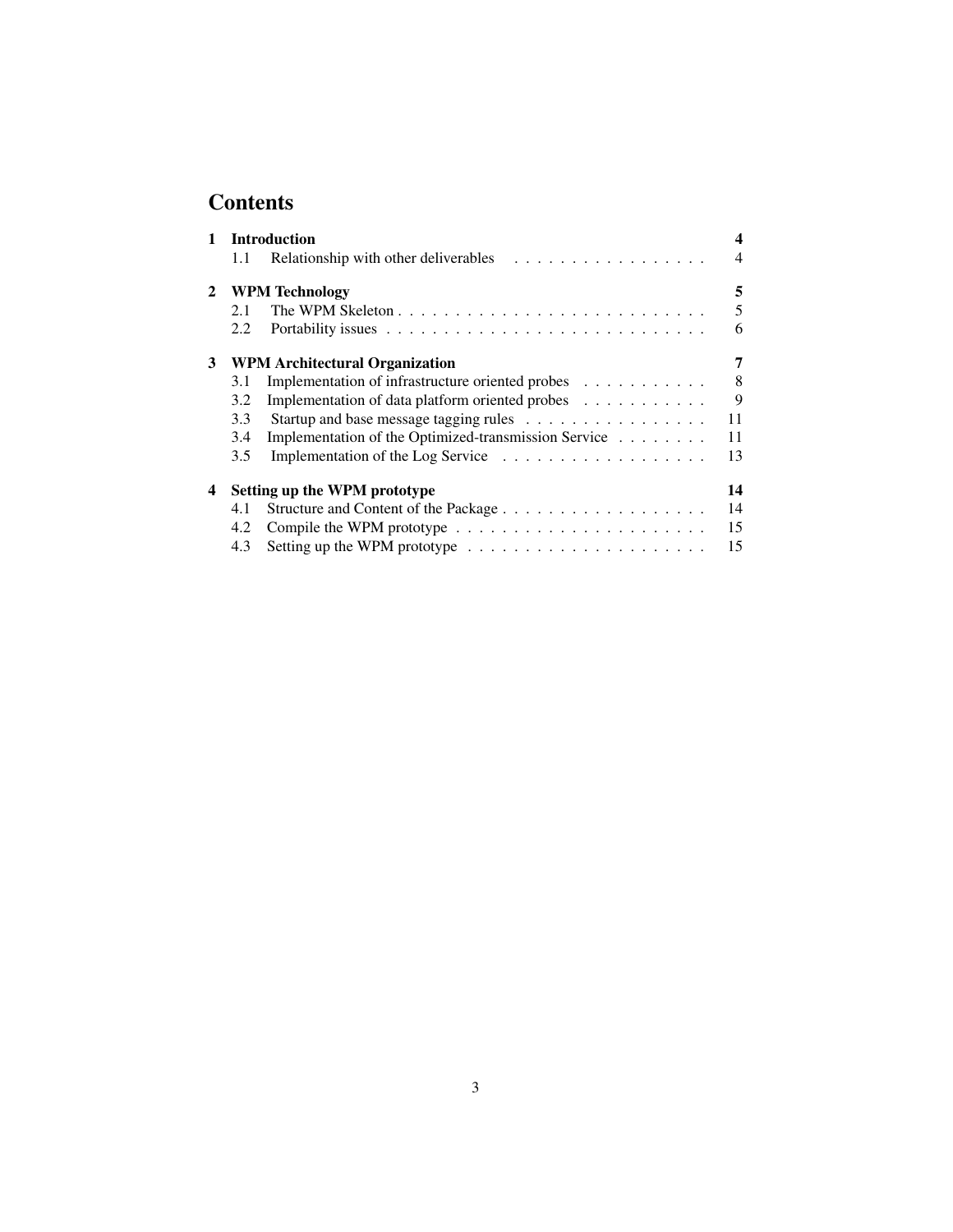## 1 Introduction

This document is a companion of the software release associated with deliverable D3.1 of the Cloud-TM project, namely the prototype implementation of the Workload and Performance Monitor (WPM). The document presents design/development activities carried out by the project's partners in the context of WP3 (Task 3.1).

More in detail, the goal of this document is twofold:

- providing an overview of the WPM architecture, including a description of (i) the technologies used for the implementation of the prototype and (ii) its core mechanisms/functionalities;
- reporting a README associated with the release of the WPM prototype.

It is important to clarify that the design/implementation decisions taken in relation to deliverable D3.1 are not meant as conclusive and inalterable. Conversely, they express the results of activities performed during the first year of the project, which will need to be validated (and possibly be subject to changes) while progressing with the research and development work to be carried out during the future phases of the project.

The structure of this document is the following. In Section 2 we discuss what kind of existing technologies have been leveraged to build the WPM, and how they have been extended and integrate to achieve efficient interoperability with the ecosystem of components forming the Cloud-TM platform. Section 3 highlights the key architectural choices underlying the development of the WPM. Finally, in Section 4, we provide instructions on how to install and test the WPM.

#### 1.1 Relationship with other deliverables

The prototype implementation of the WPM has been based on the user requirements gathered in the deliverable D1.1 "User Requirements Report", and taking into account the technologies identified in the deliverable D1.2 "Enabling Technologies Report".

The present deliverable has also a relation with the deliverable D2.1 "Architecture Draft ", where the complete draft of the architecture of the Cloud-TM platform is presented.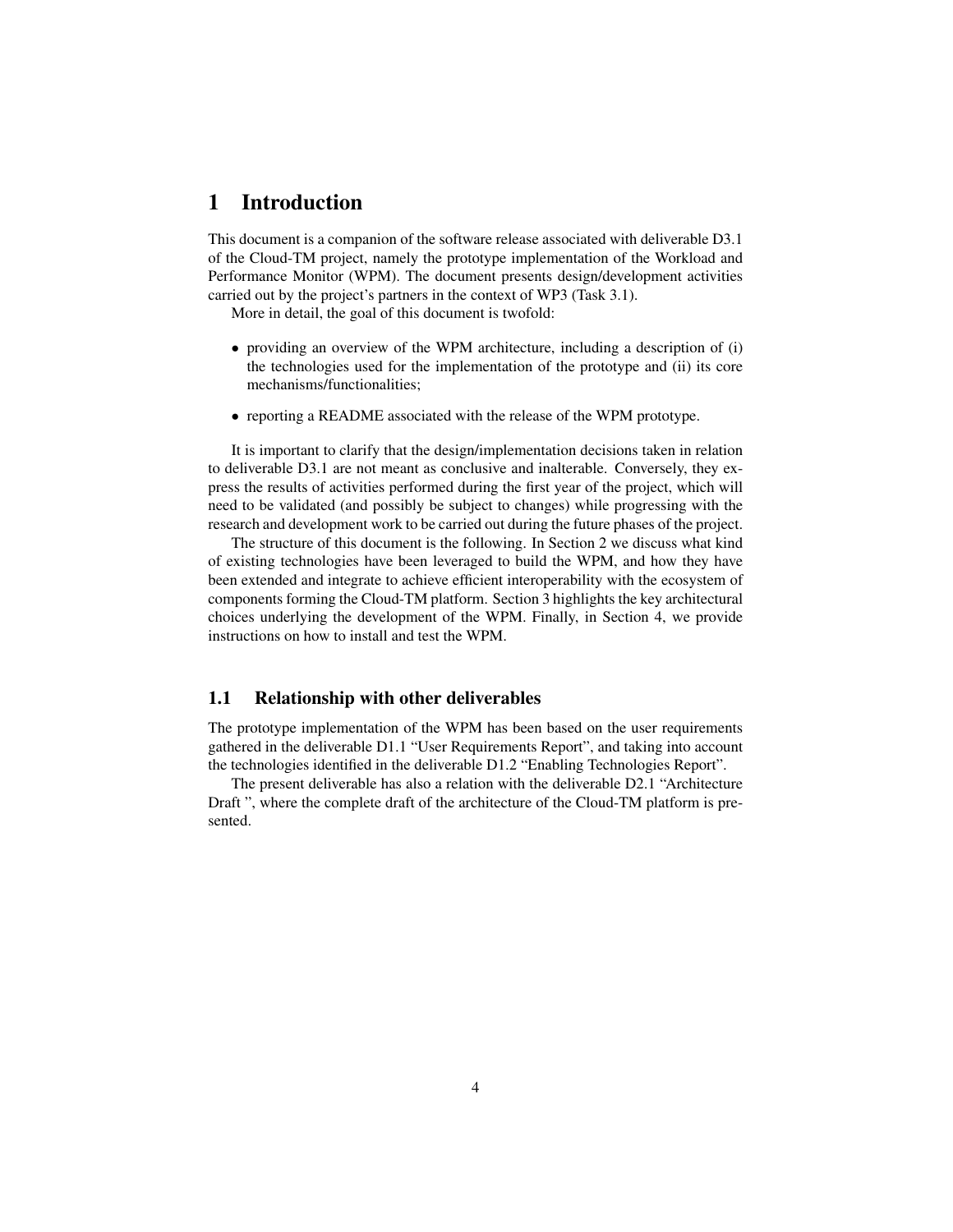## 2 WPM Technology

The Workload and Performance Monitor (WPM) is a building-block component of the Autonomic Manager of the Cloud-TM platform. WPM must implement monitoring functionalities and mechanisms aimed at gathering statistics related to differentiated layers belonging to the Cloud-TM platform. As stated in the "User Requirement Report (D1.1)", these layers entail the hardware level (i.e. physical or virtualized hardware resources) as well as logical resources, such as data maintained by the data platform. The set of User Requirements directly impacting the structure of WPM are those in the interval [38-43] and [45]. Generally speaking, these requirements entail indications on:

- the type of resources whose usage must be monitored/profiled;
- the nature (e.g. in terms of standardization or de-facto reference) of the APIs or applications on top of which monitoring tasks should operate;
- the on-line/real-time operative mode of the monitoring system.

Anyway, WPM is also in charge of monitoring the performance parameters which will be selected as representative for the negotiated QoS levels.

#### 2.1 The WPM skeleton

The skeleton of our prototype implementation of WPM is based on the Lattice framework [1], which offers a conceptually very simple means for instantiating distributed monitoring systems. This framework relies on a reduced number of interacting components, each one devoted (and encapsulating) a specific task in relation to distributed data-gathering activities. In terms of interaction abstraction, the Lattice framework is based on the producer-consumer scheme, where both the producer and consumer components are, in their turn, formed by sub-components, whose instantiation ultimately determines the functionalities of the implemented monitoring system. A producer contains data sources which, in turn, contain one or more probes. Probes read data values to be monitored, encapsulate measures within measurement messages and put them into message queues. Data values can be read by probes periodically, or as a consequence of some event. A message queue is shared by the data source and the contained probes. When a measurement message is available within some queue, the data source sends it to the consumer, which makes it available to reporter components. Overall, the producer component injects data that are delivered to the consumer. Also, producer and consumer have the capability to interact in order to internally (re)configure their operating mode.

Three logical channels are defined for the interaction between the two components, named:

- data plane;
- info plane;
- control plane.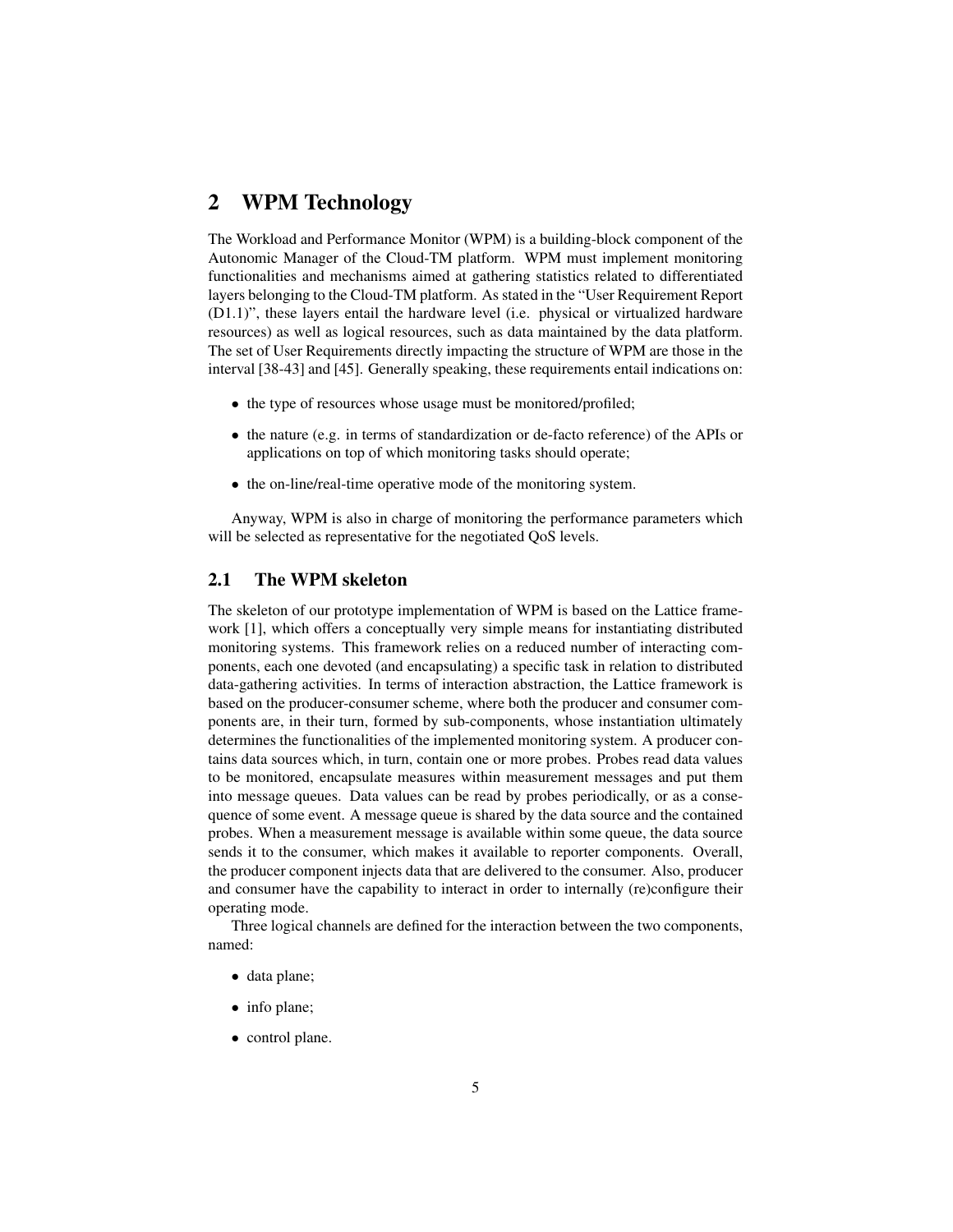The data plane is used to transfer data-messages, whose payload is a set of measures, each kept within a proper message-field. The structure of the message (in terms of amount of fields, and meaning of each field) is predetermined. Hence, messagefields do not need to be explicitly tagged so that only data-values are really transmitted, together with a concise header tagging the message with very basic information, mostly related to source identification and timestamping. Such a structure can be anyway dynamically reconfigured via interactions supported by the info plane. This is a very relevant feature of Lattice since it allows minimal message footprint for (frequently) exchanged data-messages, while still enabling maximal flexibility, in terms of on-the-fly (infrequent) reconfiguration of the monitoring-information structure exchanged across the distributed components within the monitoring architecture.

Finally, the control plane can be used for triggering reconfiguration of the producer component, e.g., by inducing a change of the rate at which measurements need to be taken. Notably, the actual transport mechanism supporting the planes is decoupled from the internal architecture of producer/consumer components. Specifically, data are disseminated across these components through configurable distribution mechanisms ranging from IP multicast to publish/subscribe systems, which can be selected on the basis of the actual deploy and which can even be changed over time without affecting other components, in term of their internal configuration. The framework is designed to support multiple producers and multiple consumers, providing the chance to dynamically manage data source configuration, probe-activation/deactivation, data sending rate, redundancy and so on.

#### 2.2 Portability issues

The Lattice framework is based on JAVA technology, so that producer/consumer components encapsulate sub-components that are mapped onto a set of JAVA threads, each one taking care of specific activities. Some of these threads, such as the data-source or the data-consumer constitute the general purpose backbone of the skeleton provided by Lattice. Other threads, most notably the probe-thread and the reporter-thread, implement the actual logic for taking/reporting measurement samples. The implementation of these threads can be seen as the ad-hoc portion of the whole monitoring infrastructure, which performs activities tailored to specific measurements to be taken, in relation to the context where the monitoring system operates.

By the reliance on JAVA, portability issues are mostly limited to the implementation of the ad-hoc components. As an example, a probe-thread based on direct access to the "proc" file system for gathering CPU/memory usage information is portable only across (virtualized) operating systems supporting that type of file system (e.g. LINUX). However, widening portability across general platforms would only entail reprogramming the internal logic of this probe, which in some cases can even be done by exploiting, e.g., pre-existing JAVA packages providing platform-transparent access to physical resource usage.

The aforementioned portability considerations also apply to reporter-threads, which can implement differentiated, portable logics for exposing data to back-end applications (e.g. by implementing logics that store the data within a conventional database).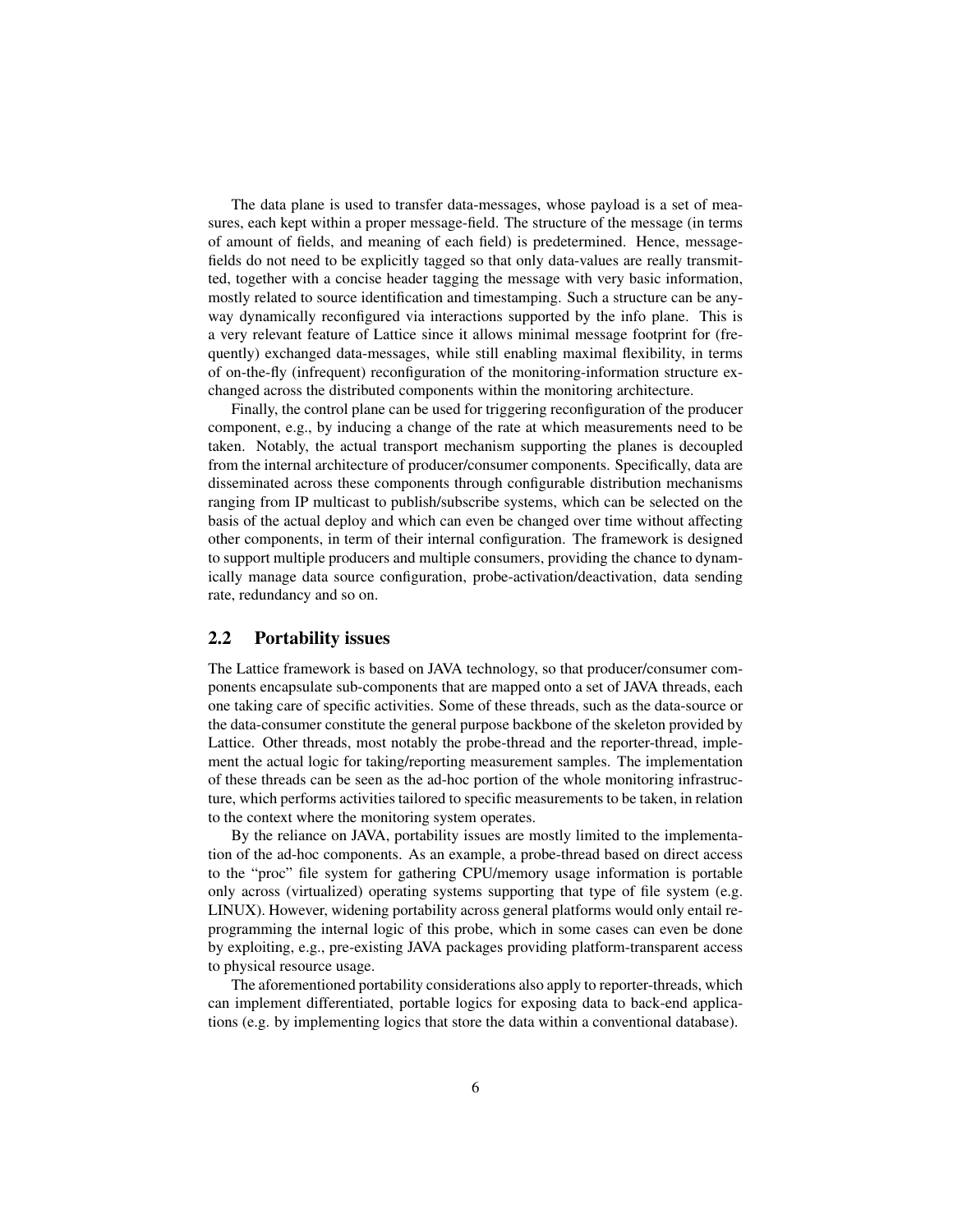

Figure 1: WPM Architectural Organization.

# 3 WPM Architectural Organization

Figure 1 shows the general architectural organization we have devised for WPM. It has been defined according to the need for supporting the following two main functionalities:

- statistical data gathering (SDG);
- statistical data logging (SDL).

The SDG functionality maps onto an instantiation of the Lattice framework, with Cloud-TM specific probes and collectors. In our instantiation, the elements belonging to the Cloud-TM infrastructure, such as Virtual Machines (VMs), can be logically grouped, and each group will entail per-machine probes targeting two types of resources: (A) hardware/virtualized and (B) logical. Statistics for the first kind of resources are directly collected over the Operating System (OS), or via OS decoupled libraries, while statistics related to logical resources (e.g. the data-platform) are collected at the application level by relying on the JMX framework for JAVA components.

The data collected by the probes are sent to the producer component via the facilities natively offered by the Lattice framework. Each producer is coupled with one or many probes and it is responsible of managing them. The consumer is the Lattice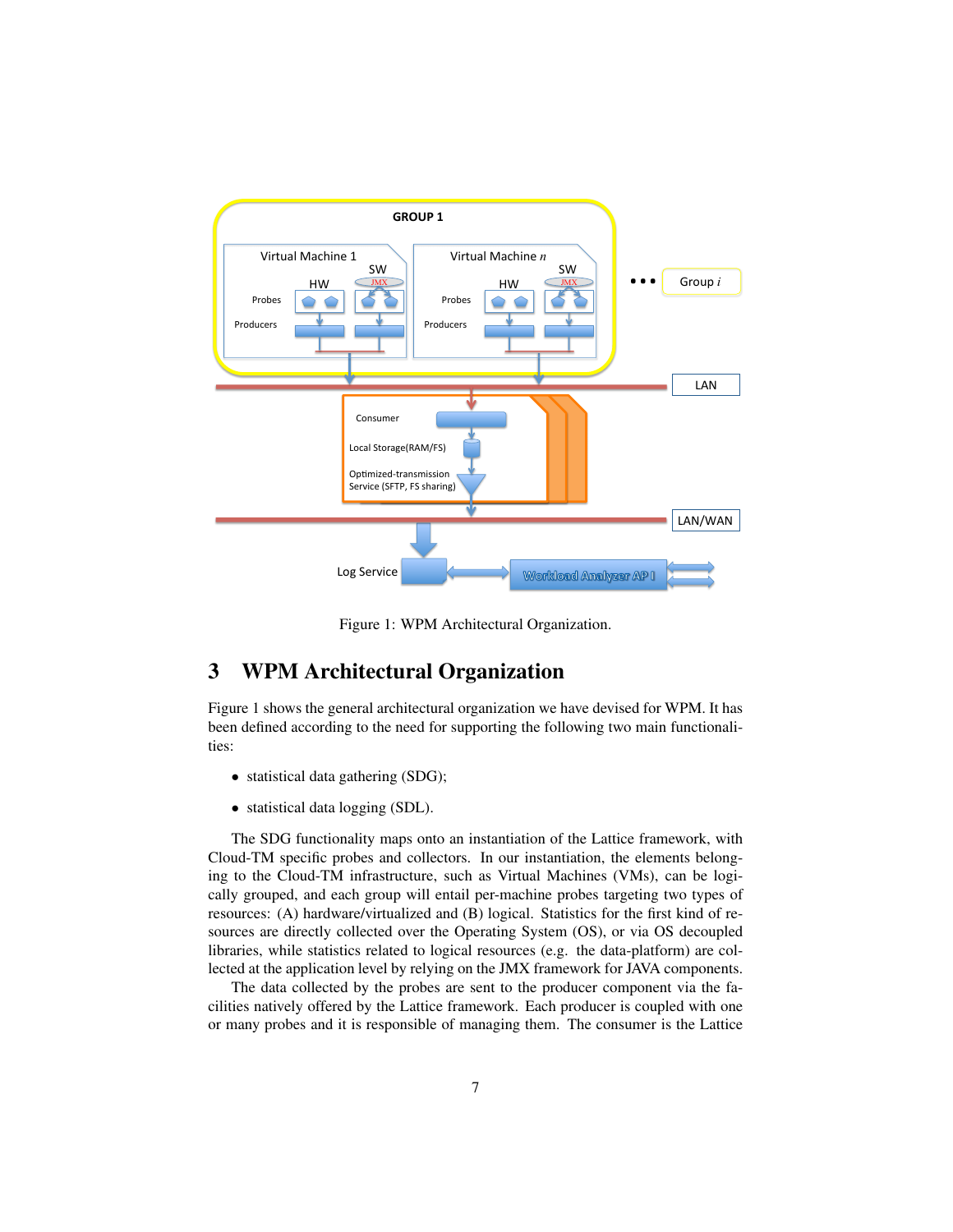component that receives the data from the producers, via differentiated messaging implementations, which could be selected on the basis of the specific system deploy. We envisage a LAN based clustering scheme such that the consumer is in charge of handling one or multiple groups of machines belonging to the same LAN. Anyway, in our architectural organization, the number of consumers is not meant to be fixed, instead it can be scaled up/down depending on the amount of instantiated probes/producers. Overall, the consumer can be instantiated as a centralized or a distributed process. Beyond collecting data from the producers, the consumer is also in charge of performing a local elaboration aimed at producing a suited stream representation to be provided as the input to the Log Service, which is in turn in charge of supporting the SDL functionality.

We have decided to exploit the file system locally available at the consumer side to temporarily keep the stream instances to be sent towards the Log Service. The functional block which is responsible for the interaction between SDG and SDL is the so called optimized-transmission service. This can rely on top of differentiated solutions depending on whether the instance of SDL is co-located with the consumer or resides on a remote network. Generally speaking, with our organization we can exploit, e.g., SFTP or a locally shared File System. Also, stream compression schemes can be actuated to optimize both latency and storage occupancy.

The Log Service is the logical component responsible for storing and managing all the gathered data. It must support queries from the Workload Analyzer so to expose the statistical data for subsequent processing/analysis. The Log Service could be implemented in several manners, in terms of both the underlying data storage technology and the selected deployment (centralized vs distributed). As for the first aspect, different solutions could be envisaged in order to optimize access operations depending on, e.g. suited tradeoffs between performance and access flexibility. This is also related with the data model ultimately supported by the Log Service, which might be a traditional relation model or, alternatively,  $a \leq k$ ey, value $>$  model. Further, the Log Service could maintain the data onto a stable storage support or within volatile memory, for performance vs reliability tradeoffs. The above aspects are strictly coupled with the functionality/architecture of the Workload Analyzer, which could be designed to be implemented as a geographically distributed process in order to better fit the WPM deployment (hence taking advantage from data partitioning and distributed processing).

#### 3.1 Implementation of infrastructure oriented probes

Infrastructure oriented probes have been developed to fulfil User Requirements [38- 40]. The design and prototypal implementation of the infrastructure oriented probes has been tailored to the acquisition of statistical data in relation to (virtualized) hardware resources with no binding on a specific Operating System. This has been done by implementing the JAVA code associated with the probe prototypes on top of the SIGAR cross-platform JAVA based library (version 1.6.4) [2]. Infrastructure oriented probes are in charge of gathering statistical data on the usage of:

- CPU;
- RAM;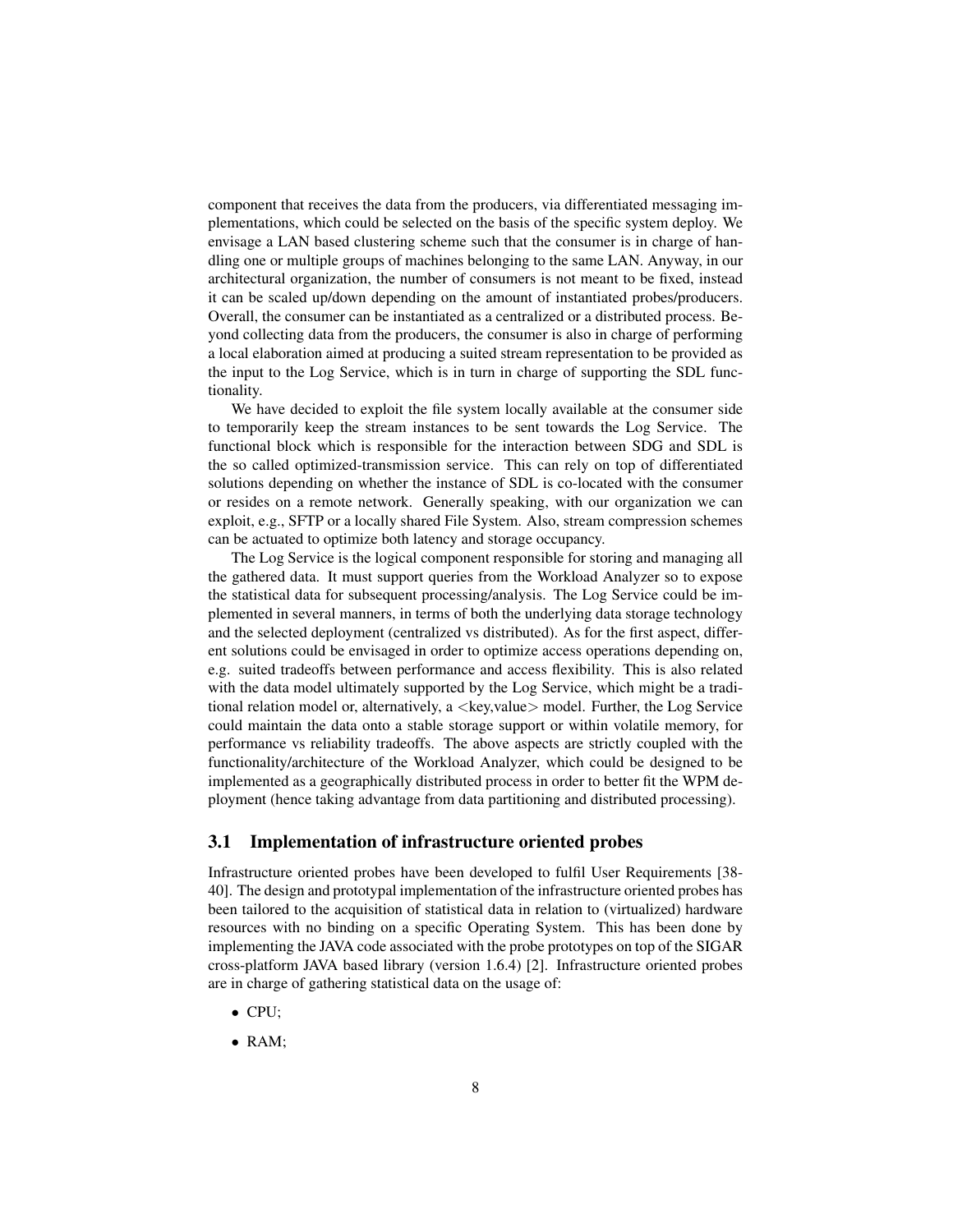- $\bullet$  Disk(s);
- Network Interfaces.

Below, we provide details on the whole set of monitored parameters for each resource of interest.

1) CPU (per core):

%user,

%system,

%idle.

2) RAM:

kB free memory,

kB used memory.

3) Network interfaces:

total incoming data bytes,

total outgoing data bytes,

inbound bandwidth usage,

outbound bandwidth usage.

#### 4) Disk:

%Free space (kB),

%Used space (kB),

mountPoint or Volume.

For all of the above four resources, the associated sampling process can be configured with differentiated timeouts whose values can be selected on the basis of the time-granularity according to which the sampled statistical process is expected to exhibit non-negligible changes.

#### 3.2 Implementation of data platform oriented probes

Data platform oriented probes are in charge of collecting statistical data in support of User Requirements [41-43] and [45]. The prototypal implementation of the data platform oriented probes has been extensively based on the JMX framework, which is explicitly oriented to support audit functionalities for JAVA based components. Essentially, each data platform oriented probe implements a JMX client, which can connect towards the JMX server running within the process where the monitored component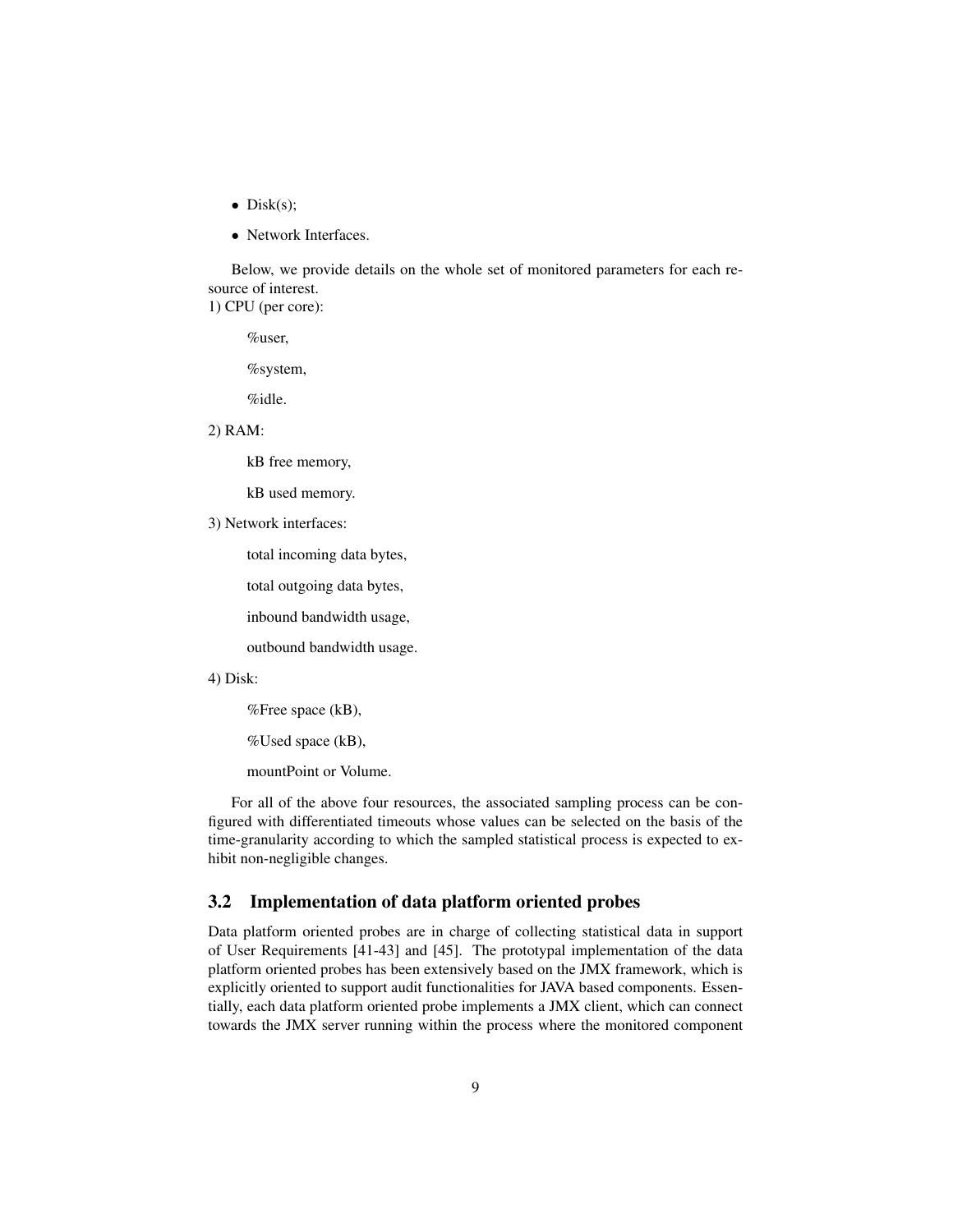resides. Then via the JMX standard API, the probe retrieves the audit information internally produced by the monitored JAVA component in relation to its own activities.

Currently, we have developed a prototype data platform probe that accesses the internal audit system of single Infinispan caches, in order to sample the below reported list of parameters:

NumPuts - the number of requested put operations;

Commits - the number of committed transactions;

CommitTime - the average latency for commit operations;

Prepares - the number of prepare operations;

Rollbacks - the number of transaction rollbacks;

WriteTxCommits - the number of committed write transactions;

WriteTxInPrepare - the current amount of prepared write transactions;

WriteTxStarted - the current amount of started write transactions;

AvgLocalReadOnlyExecutionTime - the average latency for a read only transaction exclusively accessing locally cached objects;

AvgLocalWriteTxExecutionTime - the average latency for a write transaction entailing read operations exclusively accessing locally cached objects (commit phase excluded).

We underline that the list of the above reported parameters, which are currently collected by the JMX client embedded within the data platform oriented probe prototype, is not meant to exhaustively cover the set of data platform parameters to be finally monitored within Cloud-TM. Specifically, such a final set will be defined while finalizing the Autonomic Manager architecture, since it will depend on the specific optimization policies supported by the Autonomic Manager. As an example, statistical data related to layers underlying Infinispan (e.g. the Group Communication layer) might be needed in order to support optimization policies explicitly taking into account latency and scalability aspects across the whole stack of layers forming the Cloud-TM platform. Further, the final set of data platform parameters to be monitored by WPM will also depend on the specific QoS parameters supported by Cloud-TM, which will be ultimately defined by finalizing the instantiation of the QoS API exposed to the overlying customer applications. Nevertheless, the current structure of the WPM prototype will support the collection of additional parameters via trivial extensions, not impacting the architectural organization described within this document.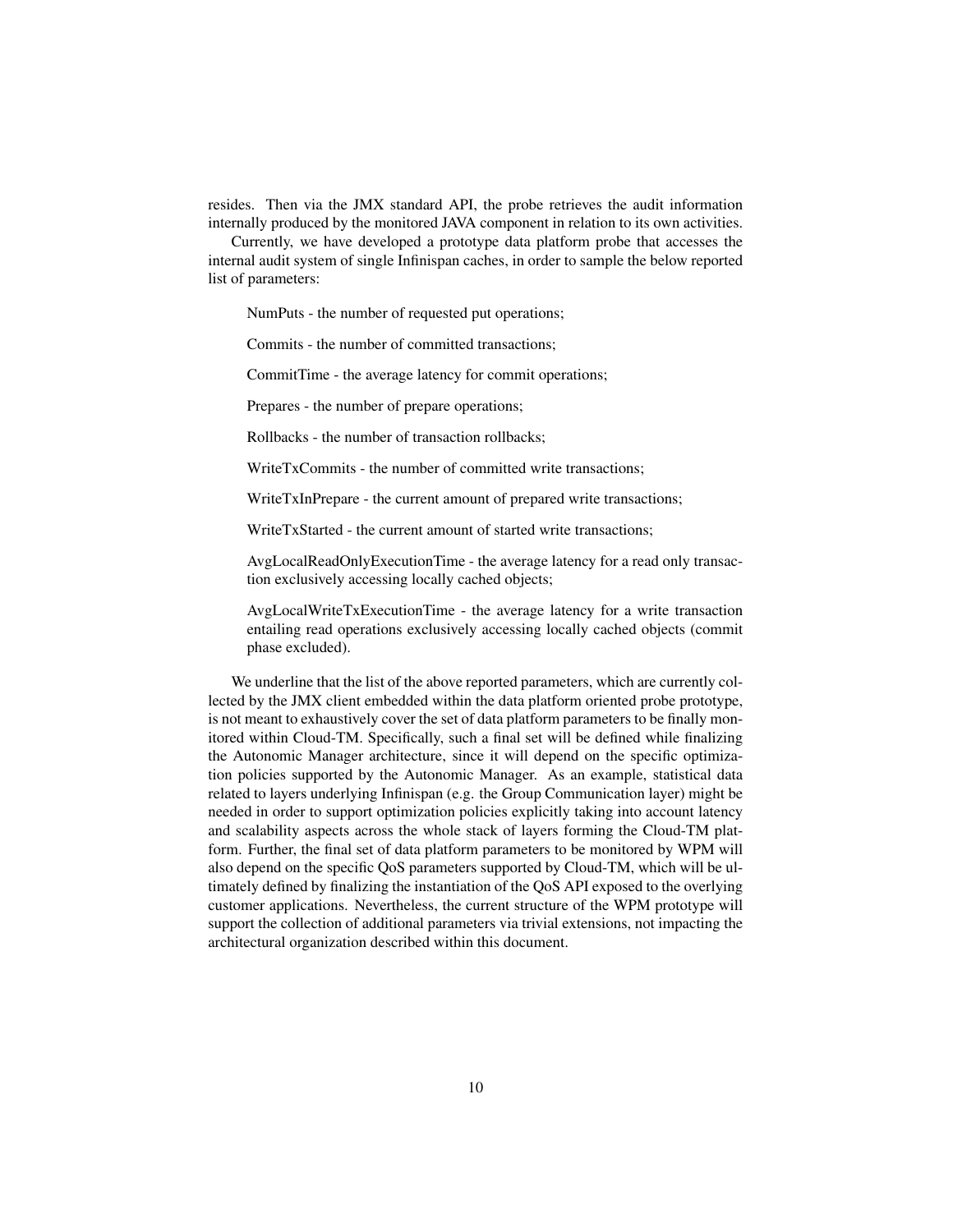#### 3.3 Startup and base message tagging rules

Particular care has been taken in the design of the startup phase of WPM components, in relation to the fact that each probe is requested to gather statistical data within a highly dynamic environment, where the set of monitored components (either belonging to the infrastructure or to the data platform) and the related instances can vary over time. By deliverable D2.1, the Cloud-TM Autonomic Manager will rely on a Repository of Tunable Components, where an XML description for each component currently taking part to the Cloud-TM platform is recorded at component startup time.

In the design of the WPM prototype, we rely on the Autonomic Manager repository, by exploiting it as a registry where each probe can automatically retrieve information allowing it to univocally tag each measurement message sent to the Lattice consumer with the identity of the corresponding monitored component instance, as currently maintained by the registry. This will allow supporting a perfect matching between the measurement message and the associated instance of component, as seen by the Autonomic Manger at any time instant. Such a process has been supported by embedding within Lattice probes a sensing functionality, allowing the retrieval of basic information related to the environment where the probe is activated (e.g. the IP number of the VM hosting that instance of the probe), which has been coupled with a matching functionality vs the registry in order to both:

- (a) retrieve the ID of the currently monitored component instance;
- (b) retrieve information needed to correctly carry out the monitoring task, in relation to the target component instance.

Such a behavior is shown in Figure 2, where the interaction with the registry is actuated as a query over specific component types, depending on the type of probe issuing the query (an infrastructure oriented probe will query the registry for extracting records associated with VM instances, while a data platform oriented probe will query the registry for extracting records related to the specific component it is in charge of).

As for point (b), data platform probes rely on the use of JMX servers exposed by monitored components. Hence, the information requested to correctly support the statistical data gathering process entails the address (e.g. the port number) associated with the JMX server instance to be contacted. The information associated with point (b) is a "don't care" for infrastructure oriented probes since they do not operate via any intermediary (e.g. JMX server) entity.

Given that the registry has not already been developed, and will be the object of future deliverables, the current prototype of the WPM emulates the registry access via stubs reading name/value records from the file system. The accessed files can be populated according to the specific needs while installing the prototype, as it will be specified via the README.

#### 3.4 Implementation of the Optimized-transmission Service

In the current prototypal implementation, the optimized-transmission service has been implemented by relying on the use of zip and SSL-based file transfer functionalities.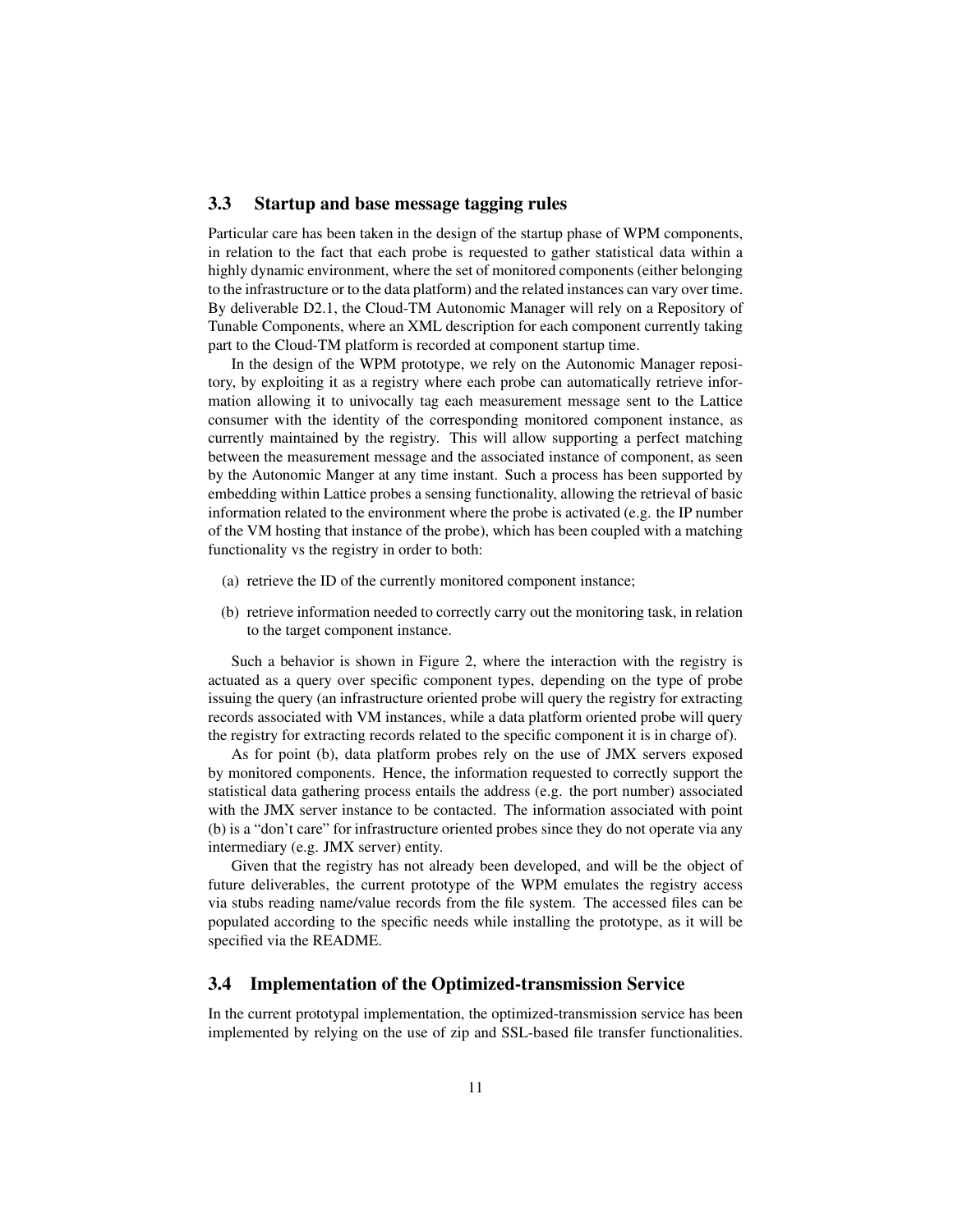

Figure 2: Interaction between the Probes and the Registry.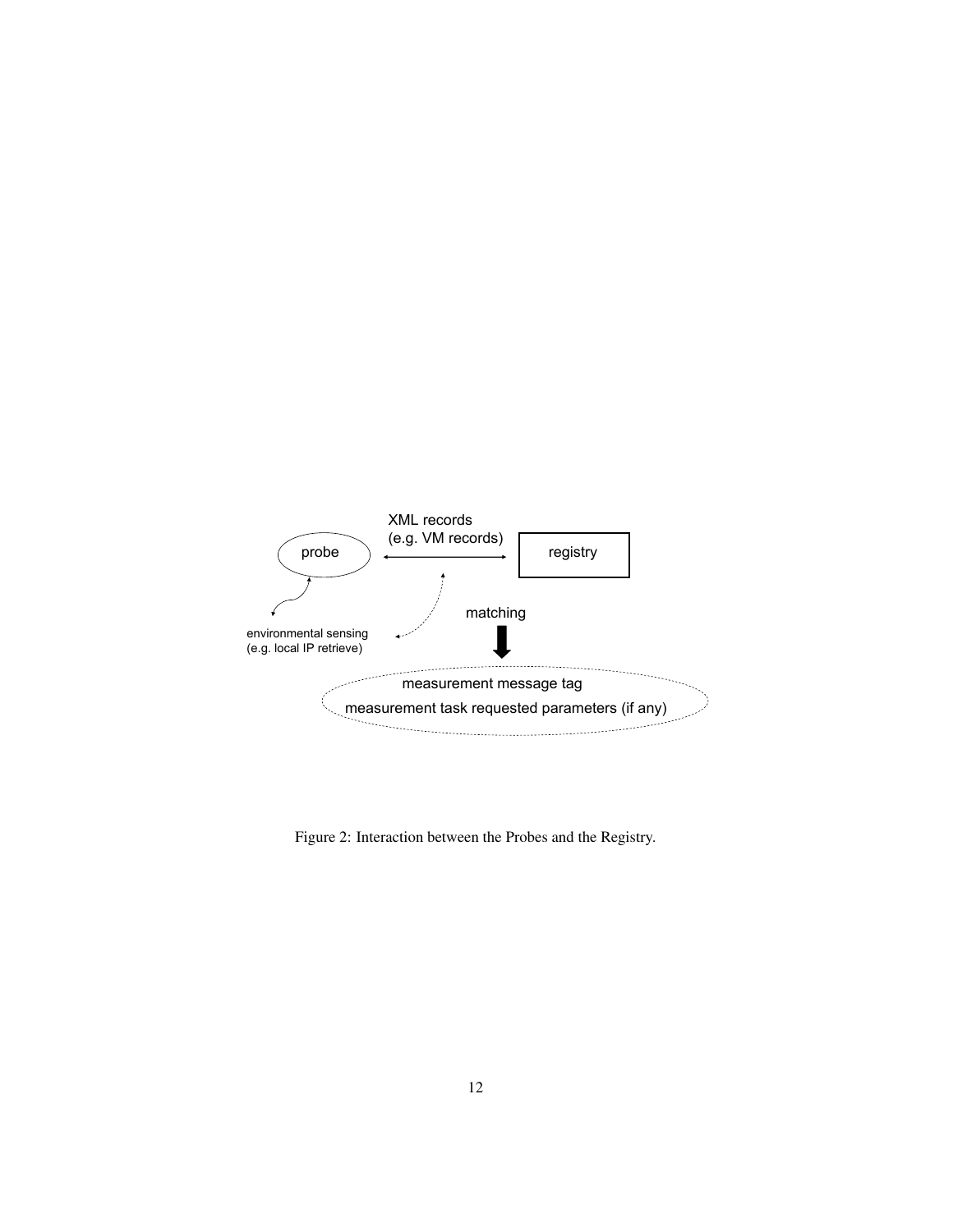Each data stream portion assembled by the Lattice consumer is locally logged within a file, which is then zipped and sent towards the Log Service front-end via SSL. Exactlyonce transmission semantic has been guaranteed via well known retransmission/filtering schemes, which have been based on a univocally determined name for each transmitted zipped file. Specifically, each Lattice consumer is univocally identified via a consumer ID, which has been used to generate unique file names in the form

 $\cos$ umer  $ID + start\_timestamp + end\_timestamp$ 

where start and end timestamp values within the file name identify the time interval during which the statistical data have been gathered by the consumer. These timestamp values are determined by exploiting the local clock accessible at the consumer side via the System.currentTimeMillis() service.

#### 3.5 Implementation of the Log Service

The Log Service prototype has been implemented by relying on Infinispan, specifically by instantiating it as an Infinispan application that parses the input streams received from the Lattice consumer, and performs put operations on top of an Infinispan cache instance. The keys used for put operations correspond to message tags, as defined by the Lattice producer and its hosted probes. In particular, as explained above, each probe tags measurement messages with the unique ID associated with the monitored component. This ID has been used in our implementation to determine a unique key, to be used for a put operation, formed by:

```
component\_ID + type\_of\_measure + measure\_timestamp
```
where the  $type\_of\_measure$  identifies the specific measure carried out for that component (e.g. CPU vs RAM usage in case of a VM component), and the value expressed by measure timestamp is again generated via the local clock accessible by the probe instance producing the message. According to this prototype implementation, the Log Service exposes to the Workload Analyzer Infinispan native <key, value> API, which does not prevent the possibility of supporting a different API in future releases, depending on the needs associated with the interaction with the Workload Analyzer.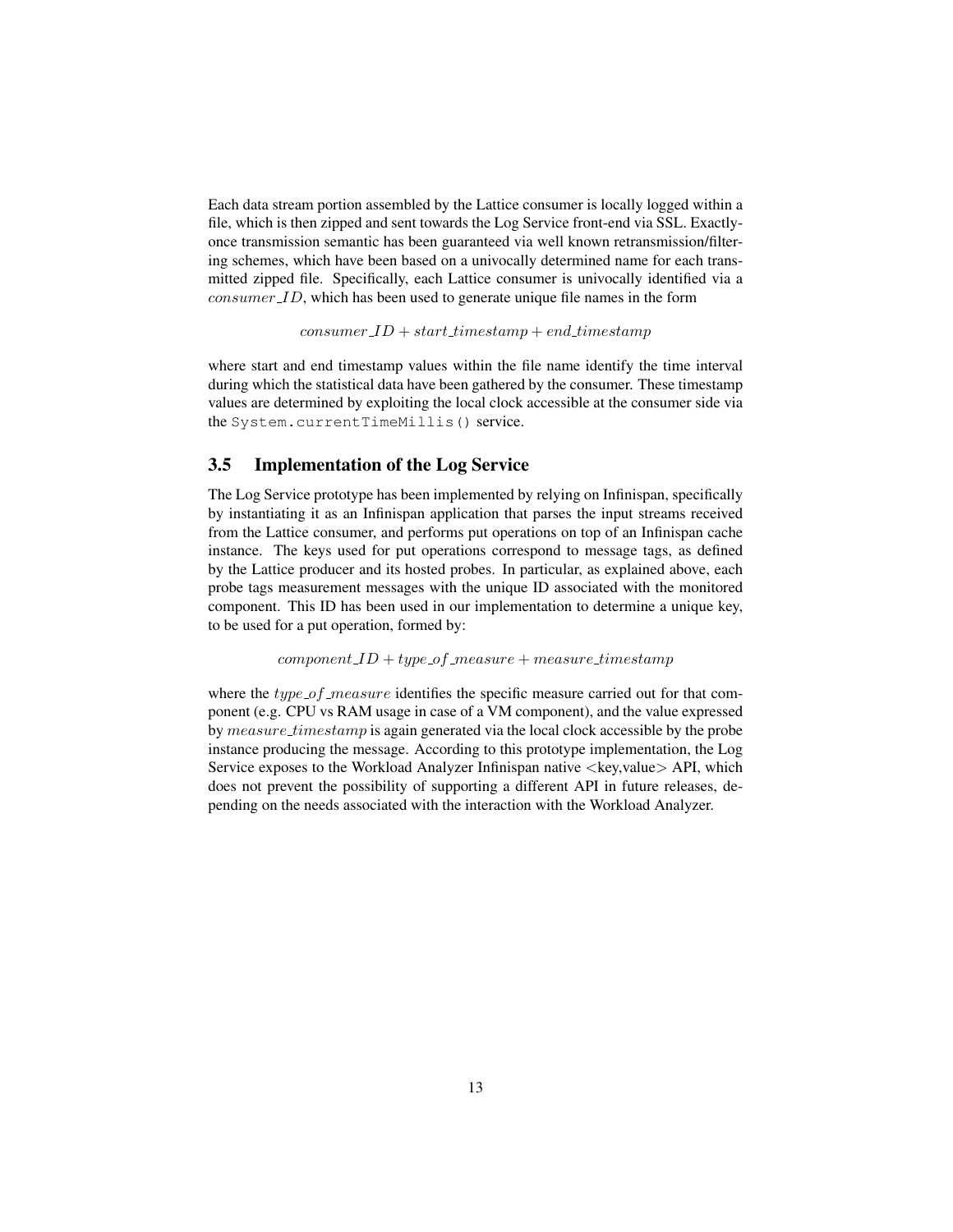## 4 Setting up the WPM prototype

In this section we describe the content of the package and the necessary steps to compile and run the WPM prototype.

#### 4.1 Structure and Content of the Package

The content of the package is structured as follows

```
infinispan_test
   | _test_infinispan.jar
wpm
   | _c on f i g
    -l i b
     \log\vert s r c
          | \texttt{e}u . cloudtm . wpm
                 \vert _consumer
                  -hw -probe
                   | l o g S e r v i c e
                   | mai n
                   | p r o d u c e r
                  \vert _s w _probe
          | eu. res erv oir. monitoring
doc
   | D3.1−CompanionDocument . p d f
```
- The *infinispan test* folder contains a simple test application that uses an Infinispan cache; this sample application exposes some relevant Key Performance Indicators of Infinispan via the MBean sever, which are acquired by WPM.
- The *wpm* folder contains the WPM system's source code, scripts and configuration files; the WPM system is composed by three modules
	- Log Service: this module logs the collected statistics within an Infinispan cache; its configuration file is *config/log service.config*, while the one for the Infinispan instance is located within the *config* folder and its name is specified within the *log service.config* file.
	- Consumer: its configuration file is *config/resource consumer.config*.
	- Producer: its configuration file is *config/resource controller.config*.
- The *doc* folder contains a textual document concerning the content of the package.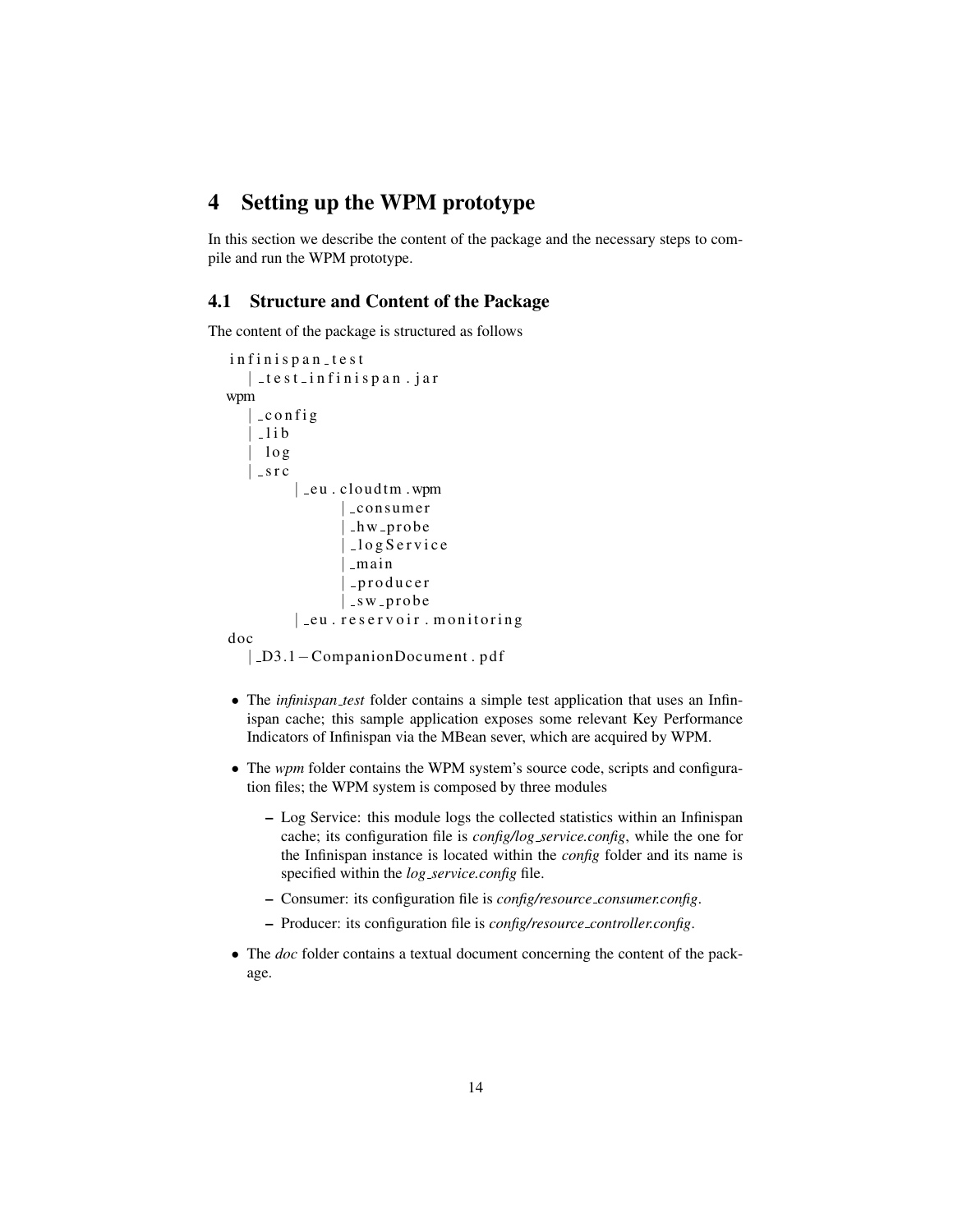#### 4.2 Compile the WPM prototype

- 1. The compile process requires the ANT program installed on the system. Decompress the zip file and, using the command line, locate the control within the folder *wpm*
- 2. In this folder run the command to clean the (possibly) previous project builds: *ant clean*
- 3. In order to compile the application, run the command: *ant compile*. The results of the execution should be the creation of the build folder that contains all the .class of the application.
- 4. The run scripts require the generation of an executable jar file. To do that run the command *ant jar*. If success, in the *wpm* folder a new jar file, called *wpm.jar*, should be appeared.
- 5. Now the application is compiled and ready to execute.

#### 4.3 Setting up the WPM prototype

- 1. Since all the modules communicate via sockets, network firewall rules MUST BE configured in order not to drop the requests/packets through the ports specified by the configuration files.
- 2. For a correct startup, the modules should be activated in the following order: Infinispan Test, Log Service,Consumer, Producer.
- 3. The command to run the application is:

java -cp . -Dcom.sun.management.jmxremote.port=9999 -Dcom.sun.management. jmxremote.authenticate=false -Dcom.sun.management.jmxremote.ssl=false -jar test infinispan.jar

This is contained within the script file *run test infinispan.sh*

4. The command to run the Log Service module is:

java -cp . -Djavax.net.ssl.keyStore=config/serverkeys -Djavax.net.ssl.keyStorePassword= cloudtm -Djavax.net.ssl.trustStore=config/serverkeys -Djavax.net.ssl.trustStorePassword= cloudtm -jar wpm.jar logService

This is contained within the script file *run log service.sh*

5. The command to run the Consumer module is:

java -cp . -Djavax.net.ssl.trustStore=config/serverkeys -Djavax.net.ssl.trustStorePassword= cloudtm -Djavax.net.ssl.keyStore=config/serverkeys -Djavax.net.ssl.keyStorePassword= cloudtm -jar wpm.jar consumer

This is contained within the script file *run consumer.sh*